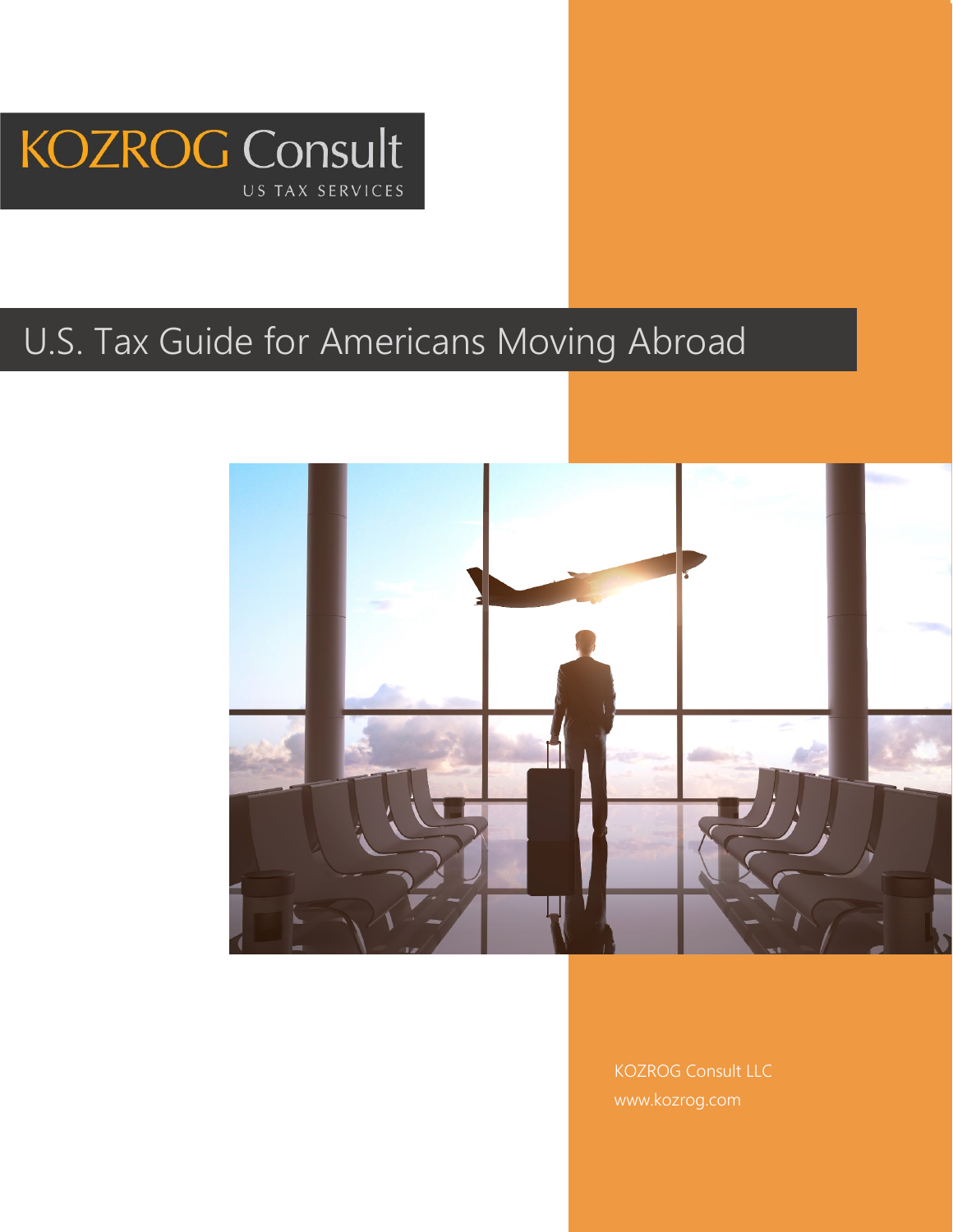### <span id="page-1-0"></span>Introduction

Moving abroad! Taking on the adventure to explore other parts of the world, to experience new culture, new food, new environment, and new people. But besides exciting, "new" can also be overwhelming, because some of the things you don't want changing will also change...such as your taxes. Like it wasn't hard enough to figure them out the first time around.

There are different reasons why Americans decide to move abroad - seek new job opportunities, go to school, retire peacefully, or take on an adventure of a lifetime. Whatever the reason might be, one thing expats have in common is that they all have to deal with taxes. This guide is designed for U.S. citizens or residents who are planning to move or have recently moved abroad to help answer basic questions like "Do I still need to file a tax return?" and to shed a light on expats' U.S. tax obligations.

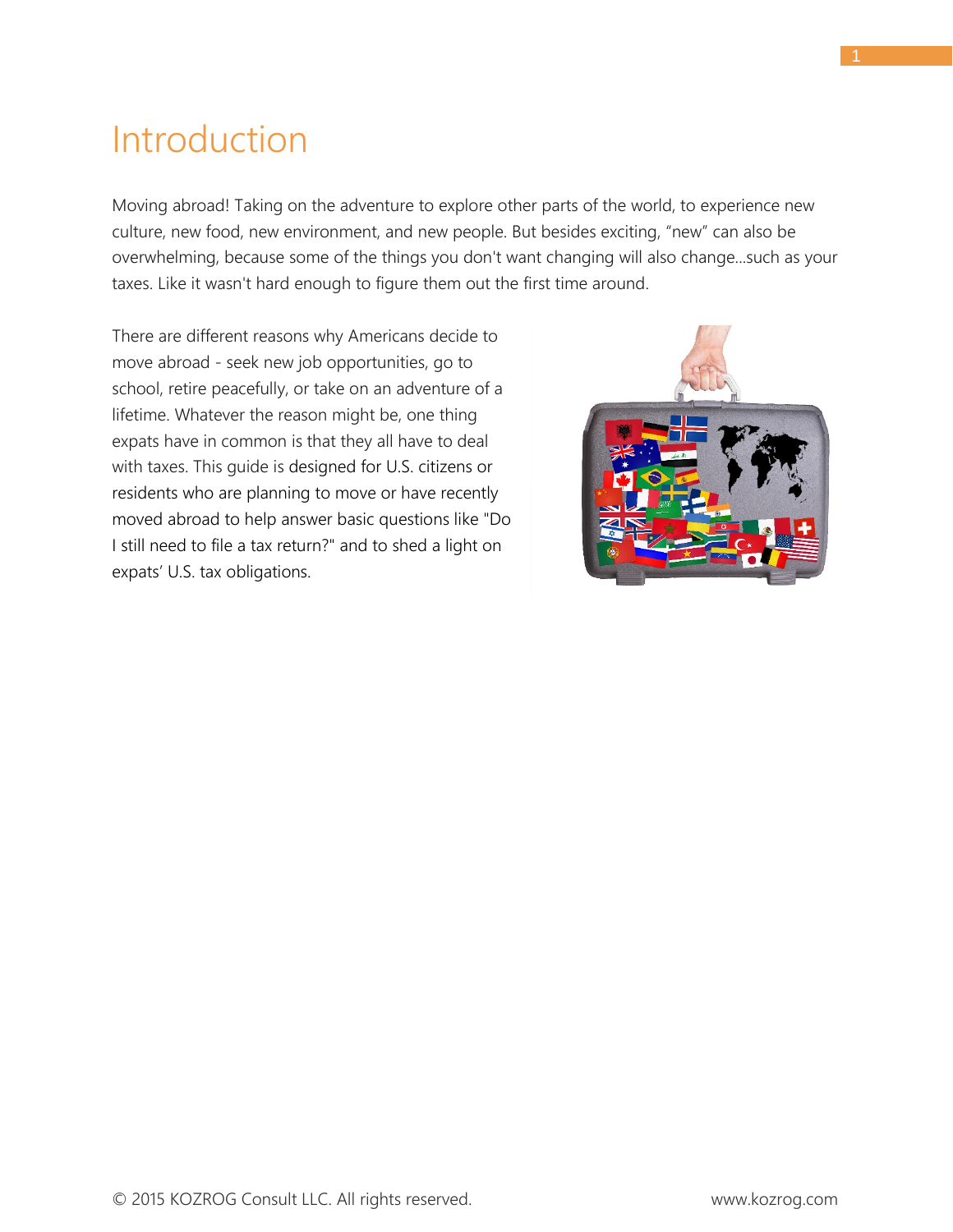# Table of Contents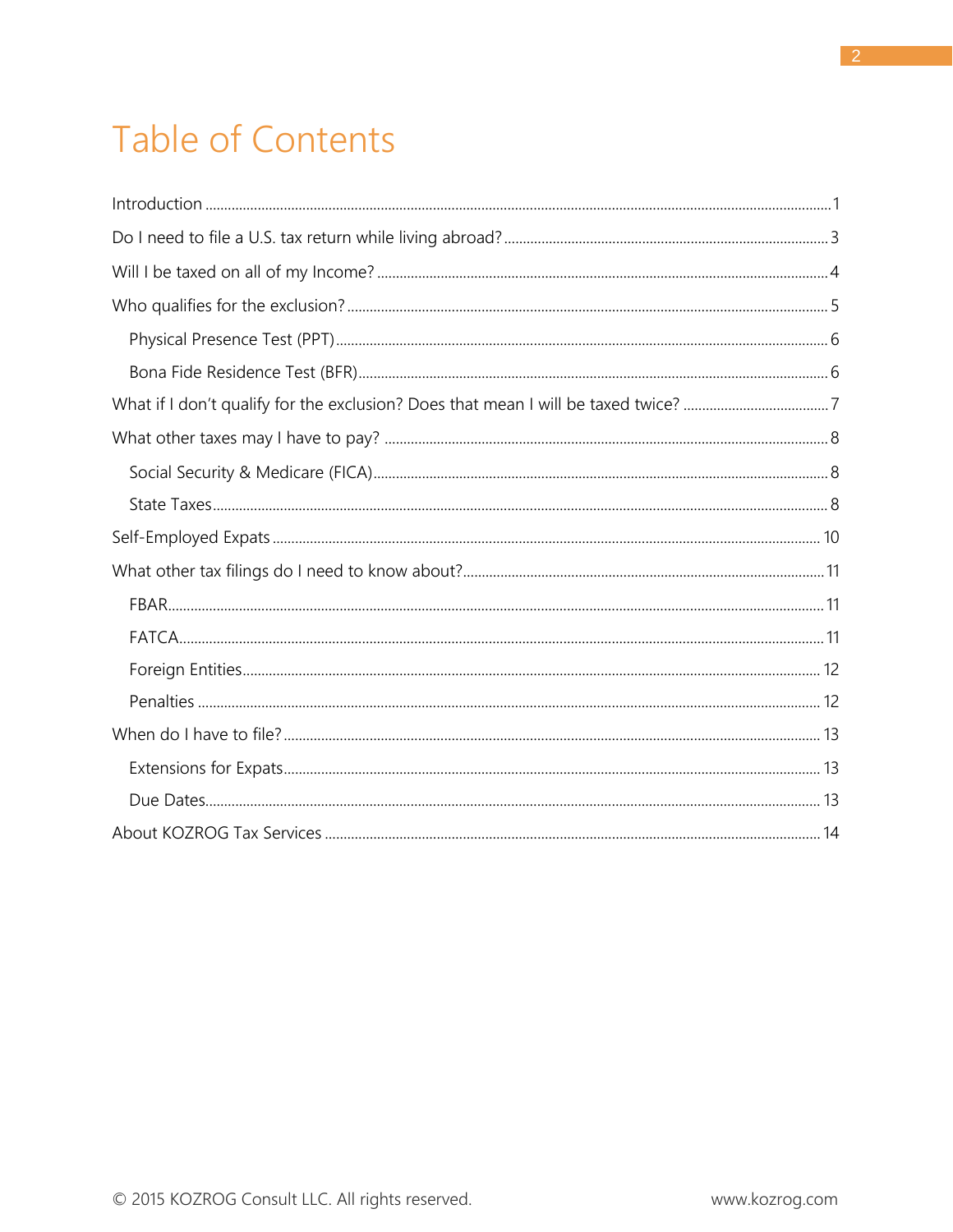## <span id="page-3-0"></span>Tax Return Obligation

### *Do I need to file a U.S. tax return while living abroad?*

The U.S. tax system taxes American citizens and permanent residents on their worldwide income (U.S. and foreign), regardless of where they live and regardless of where that income is paid. If you live and work in a foreign country, the income you "earn" in that country is taxable in the U.S. The rules for filing a tax return are the same for Americans who live in the U.S. and the ones who live abroad. As such, U.S. expatriates must continue to file U.S. tax returns, unless their gross income is below the minimum filing limit (2015 amounts) listed in the table below. This rule leaves most working expats with an obligation to file.

| <b>IF</b> your filing status is             | <b>THEN</b> file a return if your gross income was at<br>least |
|---------------------------------------------|----------------------------------------------------------------|
| Single, under the age of 65                 | \$10,300                                                       |
| Married filing jointly, under the age of 65 | \$20,600                                                       |
| Married filing separately, at any age       | \$4,000                                                        |
| Head of household, under the age of 65      | \$13,250                                                       |

Planning Tip:

When moving, take copies of your tax returns for the prior three years. Tax preparers would often ask to see your prior year returns and it will be helpful to have them handy.

### *Does that mean I will be taxed twice?*

The IRS has adopted various methods to help mitigate double taxation. As discussed later, such methods may allow you to exclude part of your foreign earned income and housing, claim a tax credit for taxes paid to a foreign country, and even take advantage of tax treaties. It is because of these tax provisions that a lot of expats end up not owing U.S. tax. But note that these tax provisions are not automatic; you have to file a tax return in order to claim them.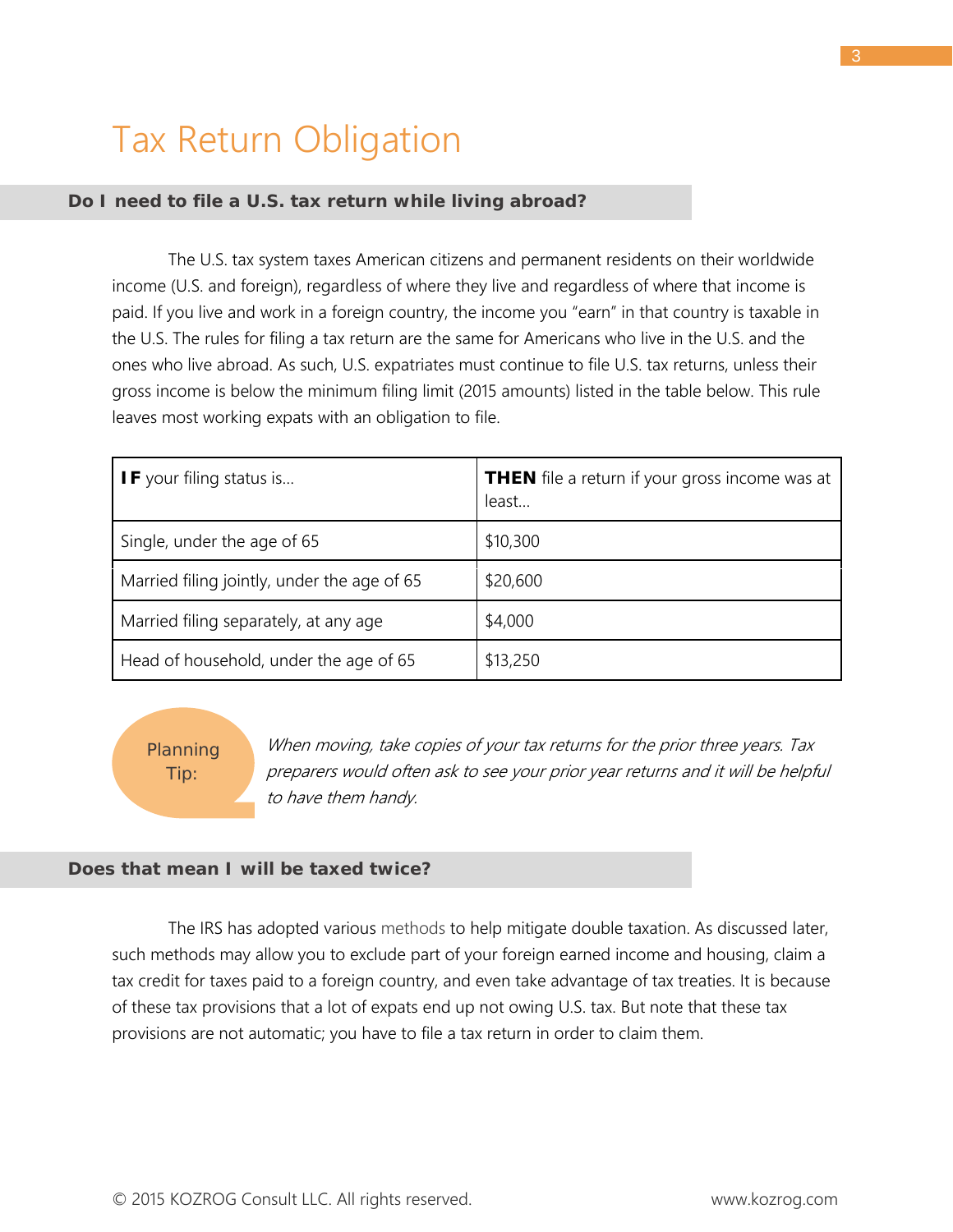## <span id="page-4-0"></span>Exclusions from Income

### *Foreign Earned Income Exclusion*

As already mentioned, U.S. Citizens and Residents are taxed on their worldwide income, including income earned overseas such as wages, salaries, bonuses, and self-employment income. However, the Foreign Earned Income Exclusion allows for up to \$100,800 (2015) of income earned overseas to be excluded from taxable income, essentially making such income not taxable in the U.S. In the case of married couples, each working spouse can claim the exclusion separately. See [Qualifying for the Exclusion](#page-5-0) later.

If a person only qualifies for part of the calendar year (which normally happens in the first year of expatriacy), the maximum exclusion is prorated based on the number of days on which the person qualifies for the exclusion. The more qualifying days in a tax year, the larger the exclusion limit.

#### *Foreign Housing Exclusion*

Luckily, the IRS understands that living overseas can get expensive. So, in addition to the foreign earned income exclusion, expats are allowed an exclusion for qualifying housing expenses. Qualifying expenses include: rent, repairs, utilities, insurance, residential parking, etc. Non-qualifying expenses are: the cost of buying a property, paid television subscription, purchased furniture, domestic labor, etc.

#### Tip:

Because of the existence of a lower limit (see below), claiming the housing exclusion is only advantageous when your foreign earned income exceeds this minimum.

Two limitations apply to the foreign housing exclusion - a minimum "base" and a maximum limit. Only housing expenses that exceed the base, but do not exceed the maximum can be excluded. The base is calculated as 16% of the foreign earned income exclusion limit, and the maximum as 30% of that limit. The rules allow for a higher maximum limit if you move to a city included on the IRS list of high-cost areas. Identically to the foreign earned income exclusion, the limits are prorated if a person only qualifies for part of the year.

- Housing expense limitation =  $$30,240$  (\$100,800 x 30%)
- Base housing cost of \$16,128 (\$100,800 x 16%)
- Maximum housing exclusion for  $2015 = $14,112$  (\$30,240 \$16,128)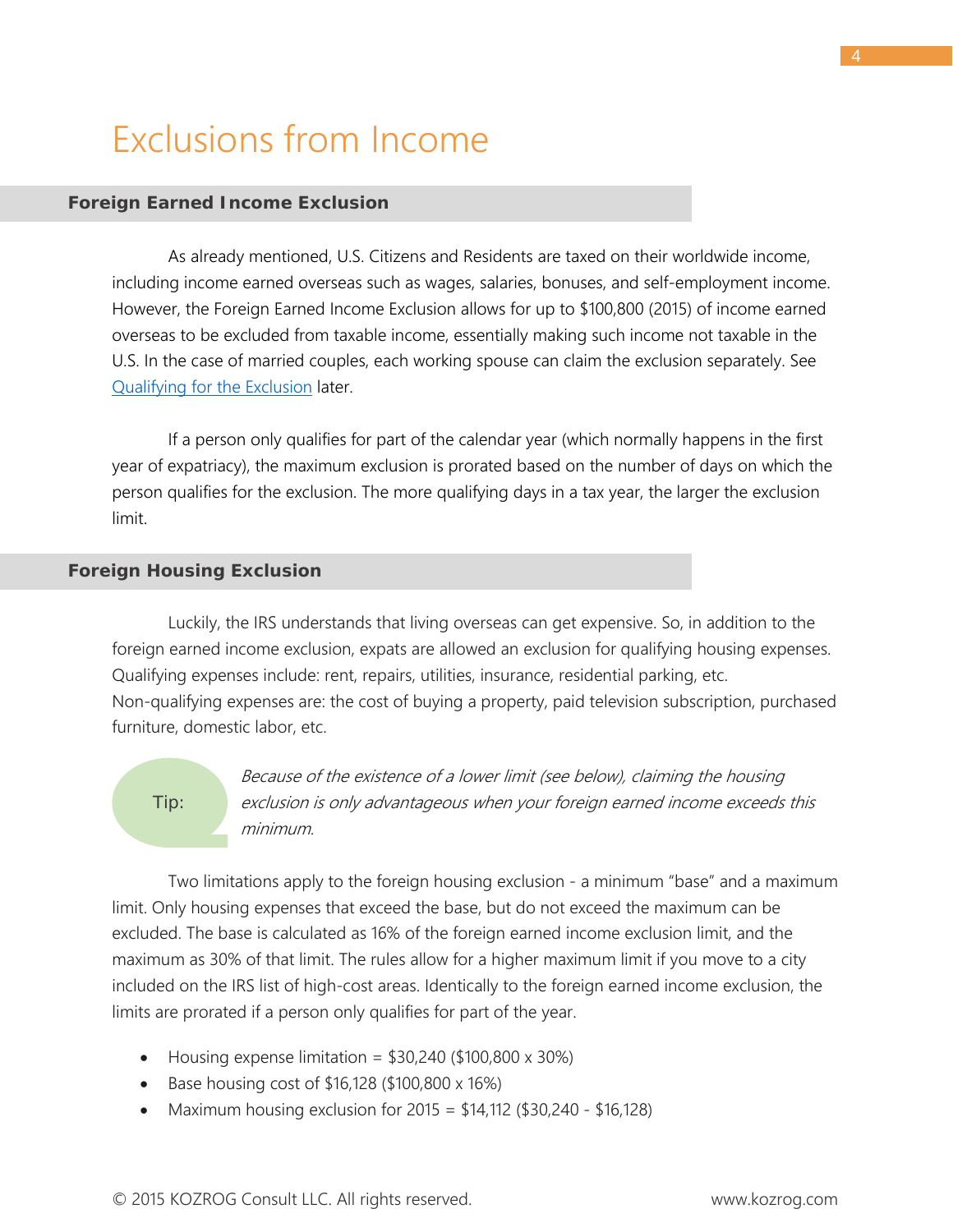## <span id="page-5-0"></span>Qualifying for the Exclusion

Merely living overseas does not automatically make you eligible to take advantage of the above mentioned exclusions. To qualify, you have to meet all three of the following:

### **Have Foreign Earned Income**

 This includes compensation received for personal services performed in a foreign country, as well as self-employment income from a business. Income is considered "foreign" when the work is physically performed in a foreign country, even if your employer is a U.S. company. Examples of "earned" income are salaries, wages, commissions, bonuses, professional fees. Certain non-cash payments such as allowances and reimbursements for home leave, education, cost of living, etc., can also be considered earned income. If you are in a position where you do part of your work in the U.S. and part in a foreign country, you would need to apportion your income between U.S. and foreign. Only your foreign "earned" income is eligible for the exclusion.

### Planning Tip:

Keep a schedule of your working days in the U.S. The income can be apportioned based on the number U.S. working days.

Earned income does not include alimony, pensions, social security benefits, and the socalled "passive" income, such as interest, dividends and capital gains. In some cases variable-types income such as rents, royalties and business profits, can also be considered unearned. These payments are not eligible for the exclusion.

**2**

**1**

### **Have your tax home in a foreign country**

 Your tax home is your principal place of business, employment, or post of duty regardless of where your family home is located. It is where you are permanently and indefinitely engaged as an employee or a self-employed individual. An assignment is considered indefinite if it is expected to last for more than 1 year. Thus, most expats who accept foreign assignments lasting longer than one year will meet the tax home requirement.

**3**

### **Meet the Physical Presence OR the Bona Fide Residence Test**

Planning Tip:

If you are married filing jointly, only the working spouse needs to meet the requirements.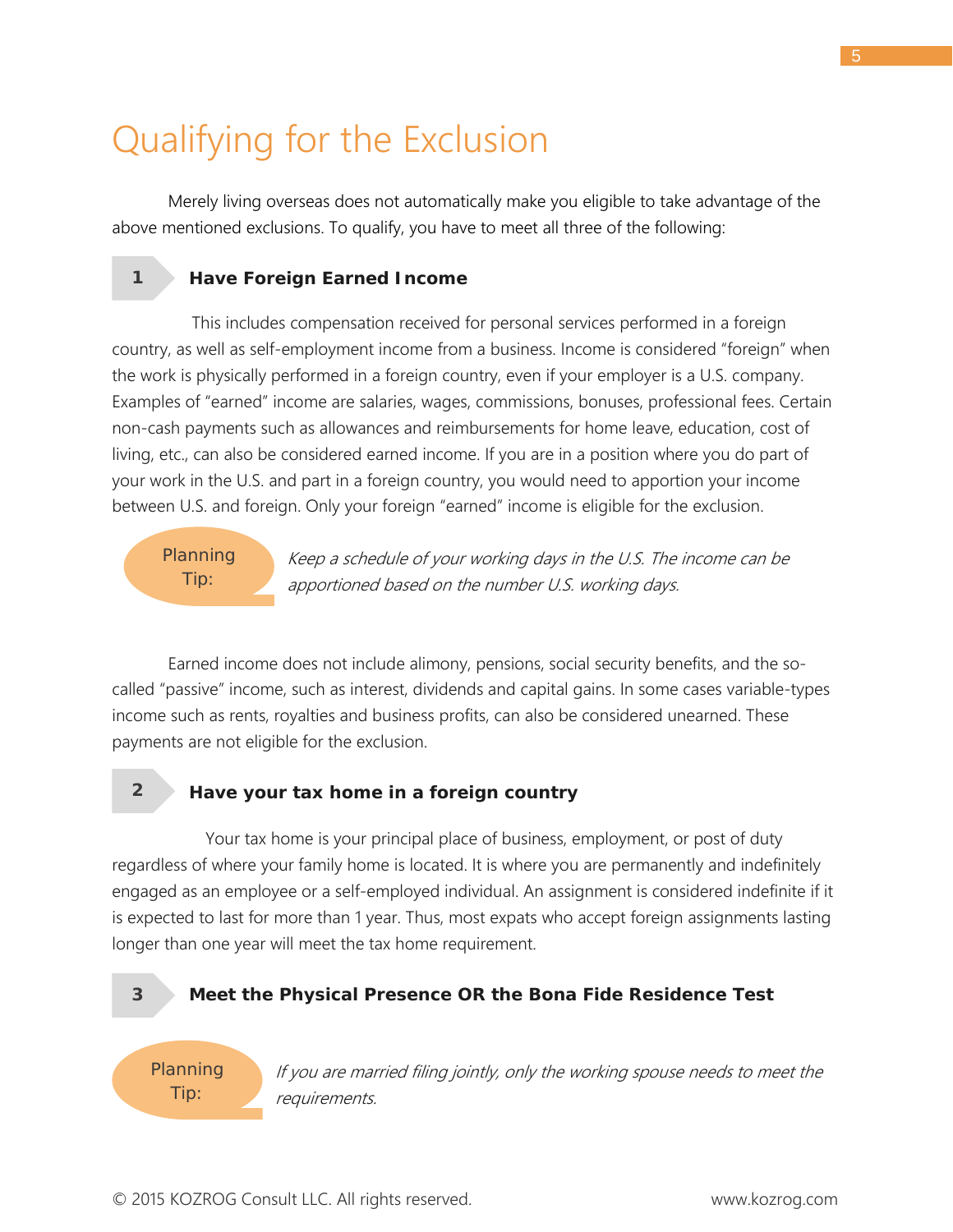#### *Physical Presence Test (PPT)*

<span id="page-6-0"></span>To qualify under this test, a U.S. citizen or resident has to be physically present in a foreign country or countries for 330 full days during a period of 12 consecutive months. The 12 months do not have to constitute a calendar year (it can be any 365-day period) and the 330 days do not have to be consecutive. A day counts as "full" if you have been in a foreign country for the entire 24 hours starting at midnight.

The PPT is easy to use in that it is solely based on the number of days spent abroad. This method can be particularly beneficial in the first and last years of expatriacy as it offers a way to maximize the exclusion by shifting the 12-month period and increasing the qualifying period by up to 35 days. As previously mentioned, more days in a qualifying period result in a bigger exclusion limit.

### Planning Tip:

Keep all travel documentation and maintain a travel schedule. This information would be needed for the preparation of your tax return.

#### *Bona Fide Residence Test (BFR)*

<span id="page-6-1"></span>While the PPT is solely based on the number of days spent overseas, the BFR test is a lot more subjective and based on your individual circumstances. This test applies to U.S. citizens who have established a residency in a foreign country and who have been bona fide residents of a foreign country for an uninterrupted period of at least one calendar year (green card holders can qualify only if certain treaty benefits apply.) A lot of times it can be hard to determine if and when an individual has become a resident of a country. Merely being present in a foreign country does not automatically qualify you for a bona fide resident status. Factors to consider are things like your intention to stay, the purpose of your trip, the nature, and the length of your stay abroad.

Even if all residency characteristics are satisfied, one factor that would automatically disqualify a person from meeting the test is making an official non-residency statement to the foreign country authorities. Many countries offer tax breaks to nonresidents who are temporary working and living in the country. Claiming such benefits essentially proves that you are not a resident of the foreign country and therefore, do not meet the BFR residency requirement.

One of the benefits of the BFR test is that, unlike the Physical Presence Test, spending more than 35 days in the U.S. will not automatically disqualify an individual from meeting the test. This is only if your stay is temporary and you have no intention of returning to live in the U.S.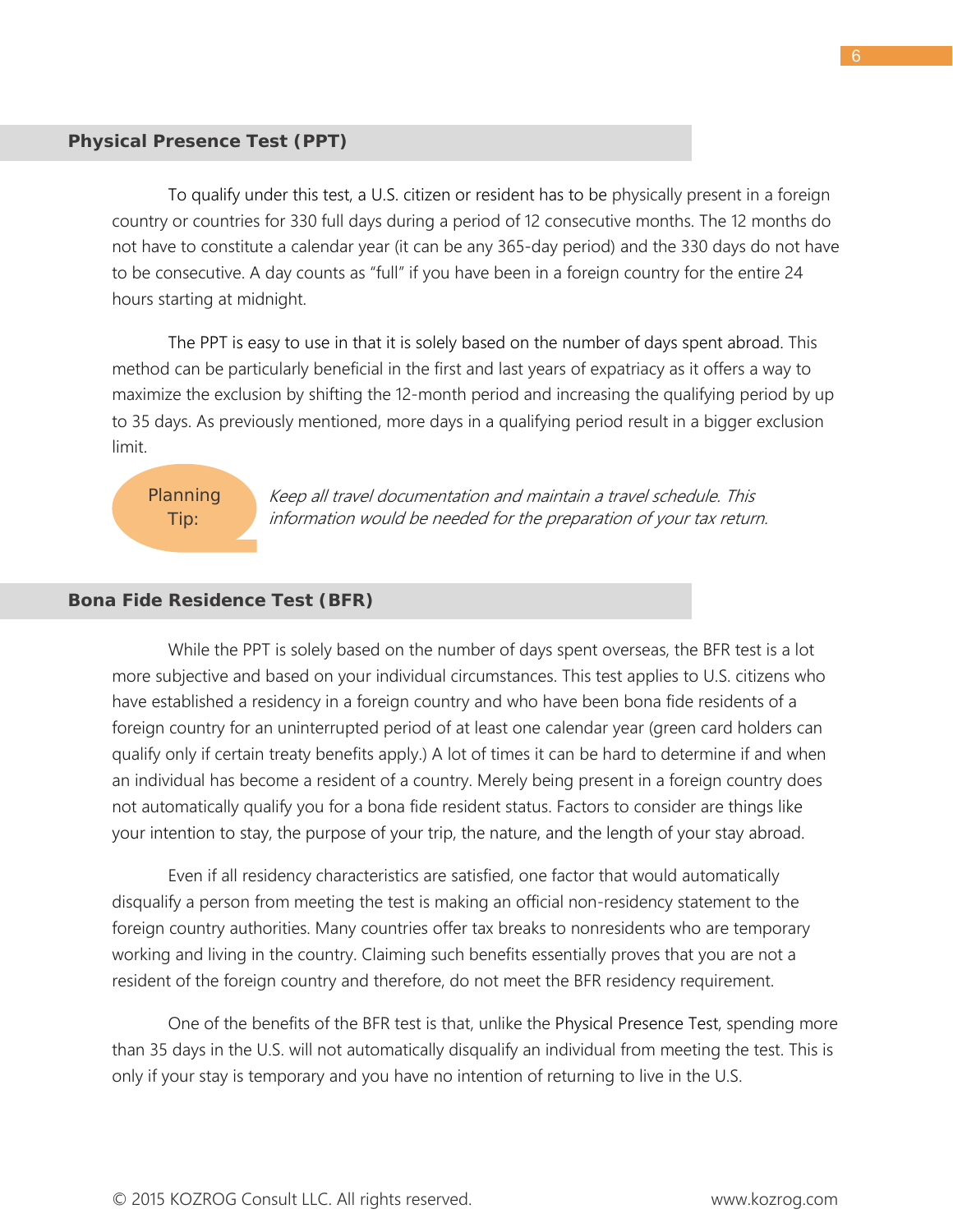### <span id="page-7-0"></span>Foreign Tax Credit

### *What if I don't qualify for the exclusion? Does that mean I will be taxed twice?*

The U.S. uses a credit system to help mitigate double taxation. Expats are allowed to claim a credit for income taxes paid to a foreign country, regardless of whether they qualify for the foreign earned income exclusion. When claiming the foreign tax credit, U.S. tax is first assessed on your foreign income at the U.S. tax rate; the foreign taxes you paid are then used to offset that U.S. tax dollar-for-dollar. If you live in a country with high tax rates, the foreign taxes you pay would most likely be sufficient to fully eliminate the U.S. tax on your foreign income. If you are paying taxes to a low tax country, however, your foreign taxes may not be enough to cover your U.S. tax liabilities and you may end up owing tax in the U.S.

If you do qualify for the foreign earned income exclusion, you can take advantage of it in combination with the foreign tax credit. This is especially beneficial for people with foreign income which exceeds the exclusion limit. The credit in this case is reduced by the portion of foreign taxes related to the excluded income and the remaining amount is used against the U.S. tax on the nonexcluded part of the income. A big advantage of claiming foreign tax credit is the ability to carry forward excess credits to subsequent tax years and use them to offset foreign income.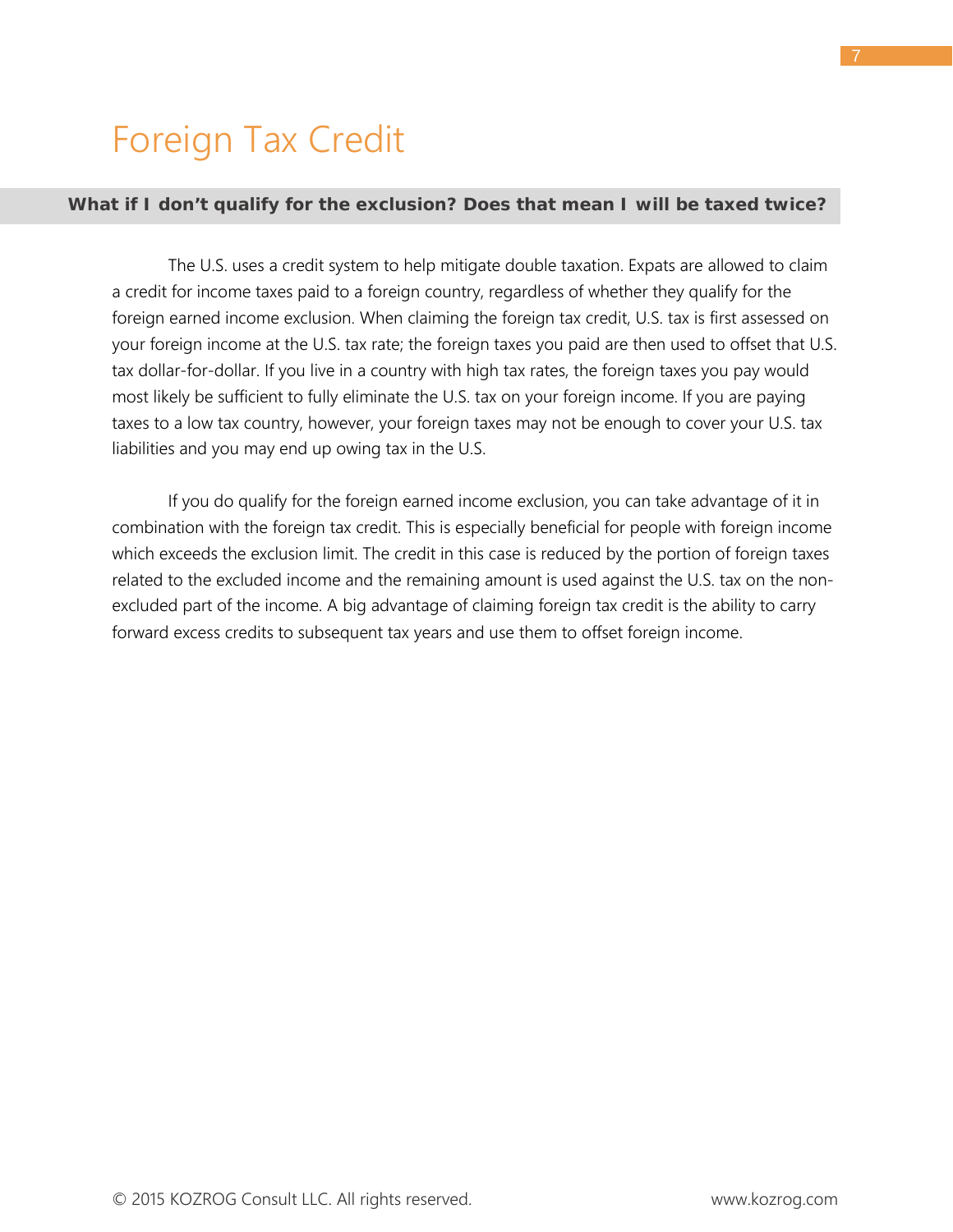## <span id="page-8-0"></span>Other Taxes

### *Social Security & Medicare (FICA)*

<span id="page-8-1"></span>Whether you would be subject to FICA while working overseas depends on the type of your employer and the country where you work. If you are employed with a foreign company, your wages will generally not be subject to FICA withholding. You will continue to pay FICA if you are employed with a U.S. company or its foreign affiliate.

When you work in a foreign country, chances are you would also be subject to the social security system of that country, which may lead to double taxation. To help alleviate this issue, the U.S. has entered into "totalization" agreements with 25 countries. Under these agreements residents of the U.S. are only being subject to the social security taxes in one country.

## Tip:

Planning

If the country you live in has a totalization agreement with the U.S., ask your U.S. employer to request a U.S. "Certificate of Coverage". This certificate shows that you are not subject to social security taxes of the foreign country.

### *State Taxes*

<span id="page-8-2"></span>Regardless of having to file a federal tax return, as an American living overseas, you may or may not have to file a state tax return. Your filing obligation depends on the laws of the last state where you last resided and its rules about who is considered a "resident" of that state.

The state residency rules, however, can be as different as the 50 states themselves! Some states may continue to consider you their resident even after you've lived abroad for years (yes, this can happen). Being a resident of a state means that you have to continue filing a return in that state and possibly pay tax. Some states base their residency rules on physical presence, so as long as you are out of the state for an extended period of time, you would be considered a "nonresident" and won't be liable for tax. Other states, however, follow "domicile" rules and will consider you a resident based on certain ties you have with the state and your intention to return to that state. Such states make it very difficult to break residency. You don't have to worry about any of this if you happen to be a lucky resident of a state that does not impose income tax.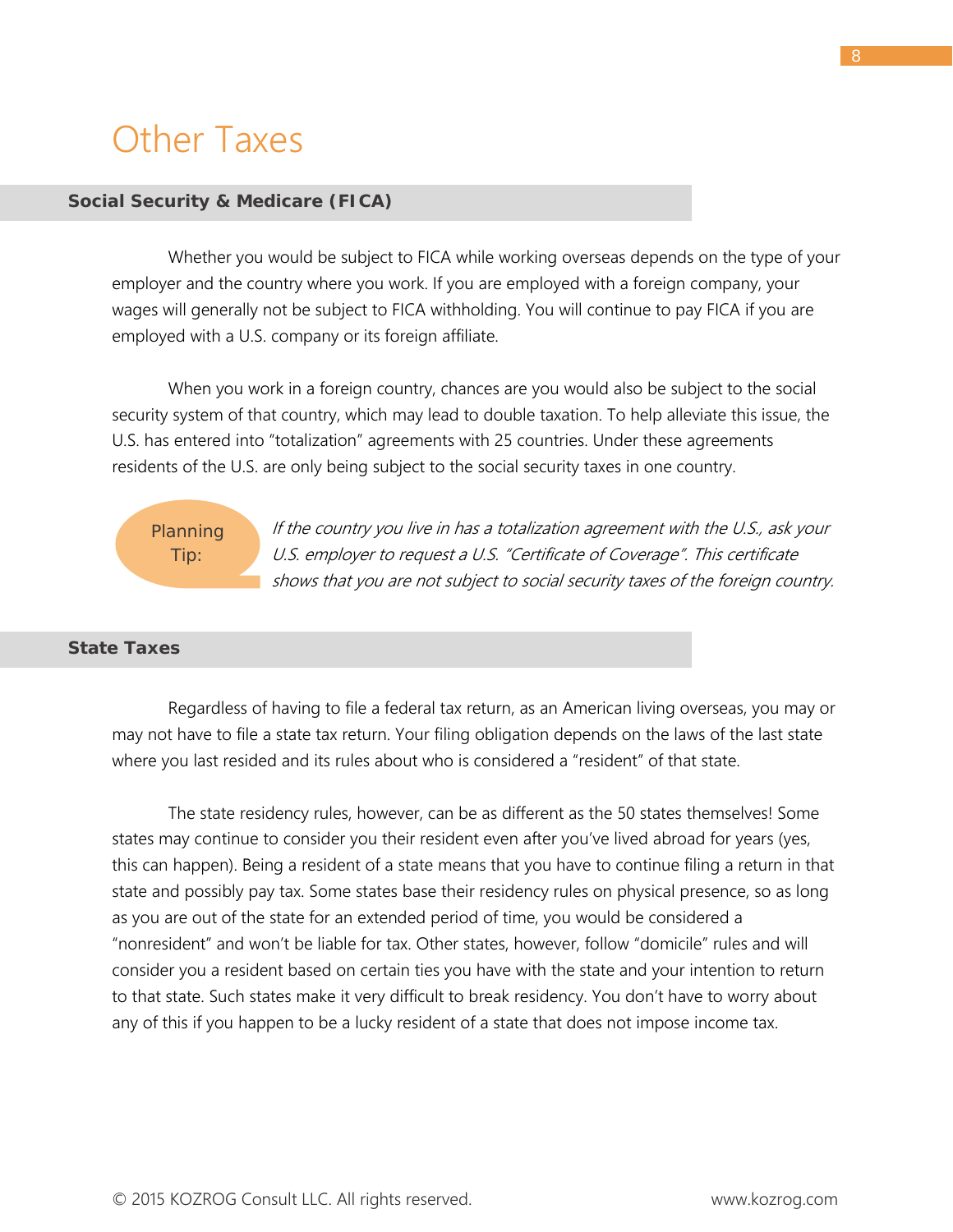

Review your state's rules and consider taking the necessary steps to break any ties before leaving. Having a driver license, bank account, voting registration or property in a given state are examples of state ties.

Besides having different residency rules, states also have different ways of calculating taxable income for state purposes. Some states may follow the federal approach, others may allow certain exclusions and deductions and disallow others. This is why, in preparing your taxes, you need to consider whether the approach you take on your federal return will also produce a good result for state purposes and vice versa. It is best to handle your federal and state returns together to maximize the overall tax saving.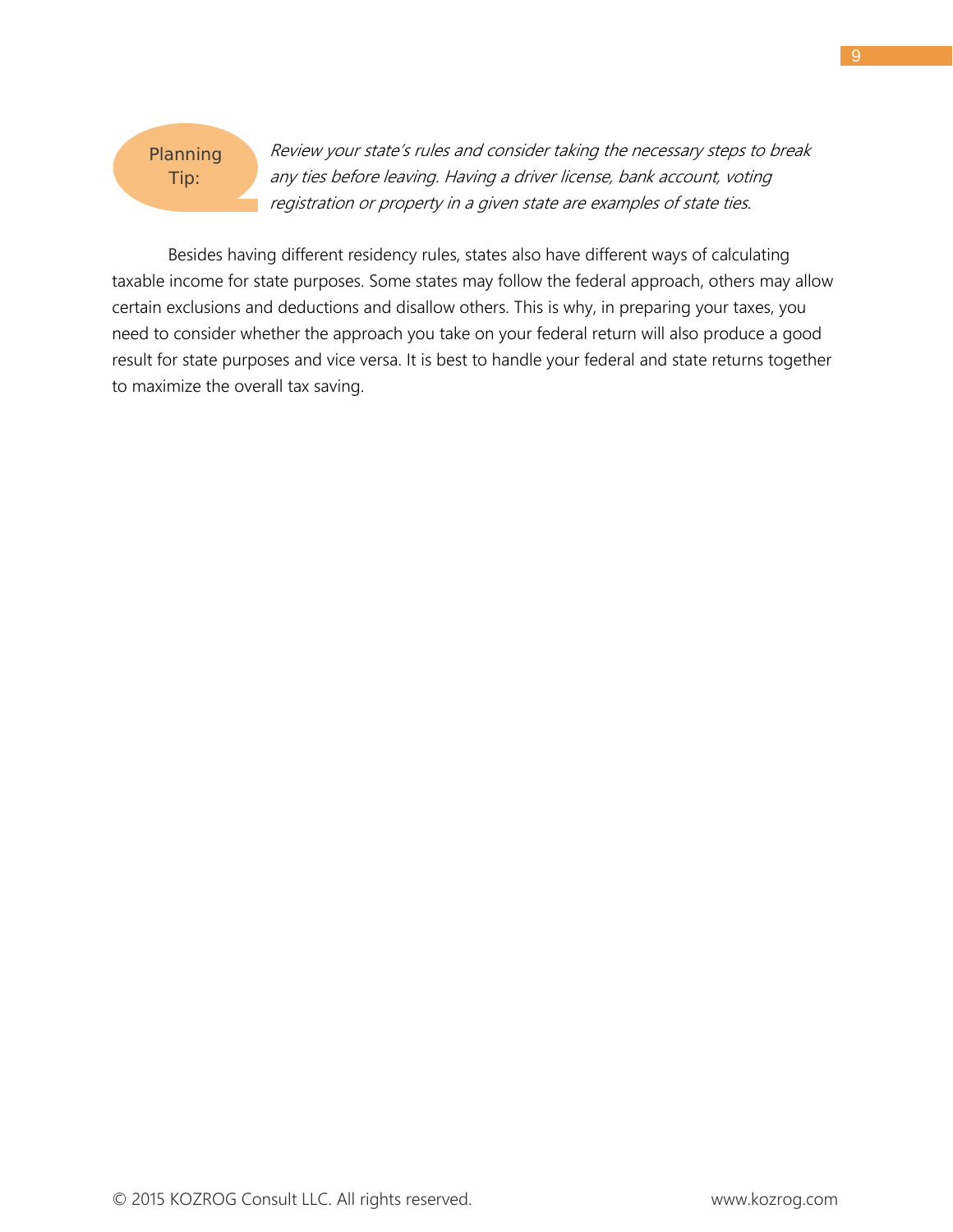## <span id="page-10-0"></span>Self-Employed Expats

Self-employed individuals moving abroad enjoy similar benefits as employee expats do. They are allowed to exclude part of their foreign earned income, use a deduction for housing expenses, claim foreign tax credits, and moving expenses. In considering whether taking the foreign earned income exclusion and housing deductions is advantageous in your case, account for the fact that your business expenses will be prorated and only the portion related to nonexcluded income would be deductible.

### *Foreign Housing Deduction*

The foreign housing deduction concept is essentially identical to the foreign housing exclusion but applied to self-employed individuals. One advantage of the housing deduction is the ability to carry over any part of the deduction that exceeds the maximum limit to the following year.

#### *Self-Employment Tax*

Self-employed individuals generally continue to be liable for U.S. self-employment taxes while working overseas. The caveat of calculating the self-employment liability is that the foreign earned income exclusion is not taken into account. So even if all of your foreign income is excluded for income tax purposes, you may still owe self-employment tax. There are a number of strategies available that can help self-employed individuals decrease their tax liability. Talk to your tax advisor to figure out the best approach for your specific situation.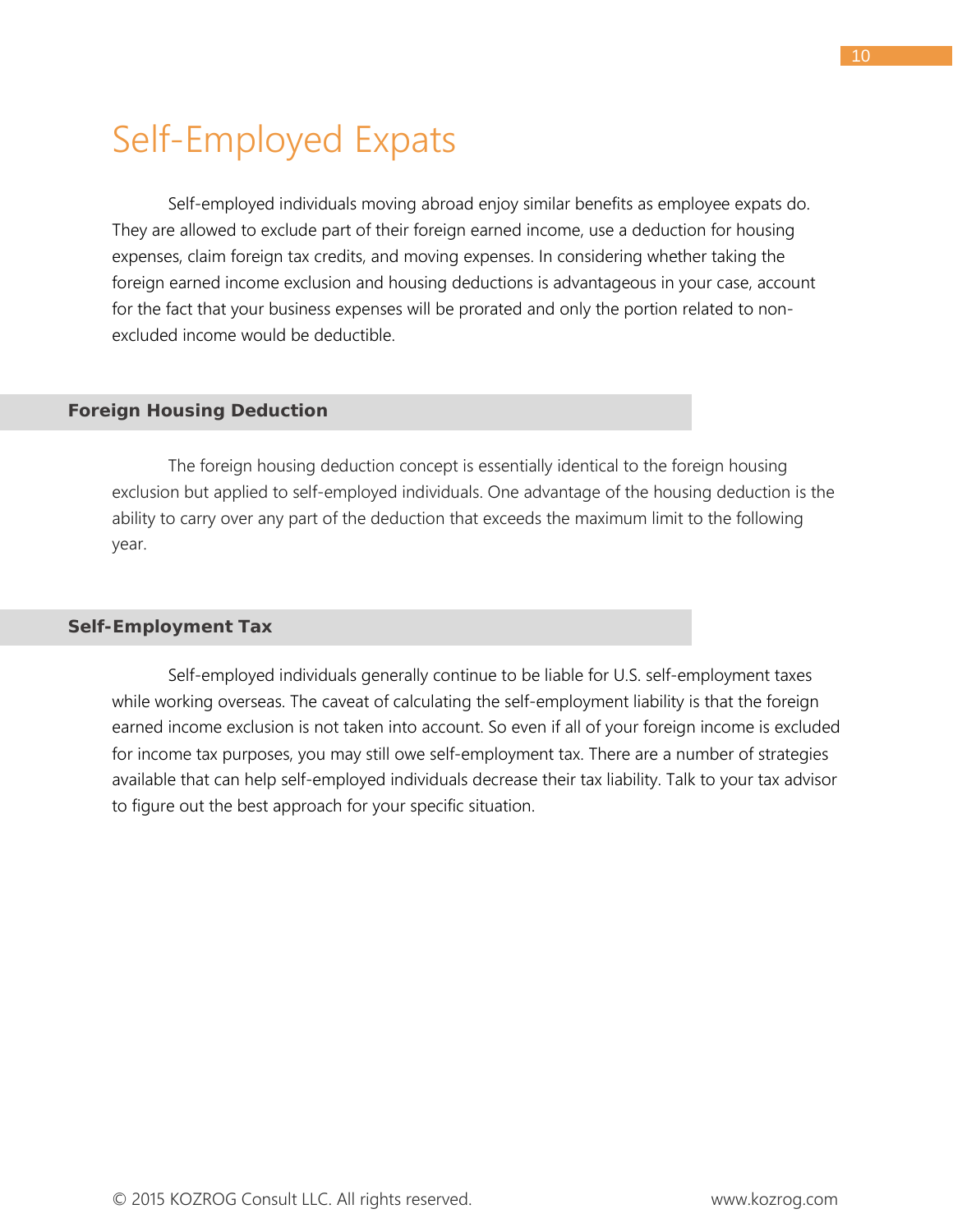### <span id="page-11-0"></span>Other Filings

<span id="page-11-1"></span>One of the first things expats do when they move abroad is open a bank account. One thing to be aware of is that, in addition to filing a federal and state income tax returns, most expats with reasonable savings also find themselves under an obligation to file form FINCen 114, commonly known as FBAR. This is a form that U.S. citizens or residents must file if the aggregate value of their foreign financial accounts exceeded \$10,000 at any given time during the calendar year. The filing is simply informational and does not result in any tax. **FBAR**

The "aggregate value" measurement is the trickiest part of determining your filing obligation. "Aggregate" essentially means that if you had three bank accounts and the maximum value of each reached \$4,000 at some point during the year, all three have to be reported on an FBAR because their combined value exceeded the \$10,000 threshold.

The requirement applies to "foreign financial accounts", which extends far beyond regular checking and saving bank accounts. It also includes securities and brokerage accounts, certain insurance policies, retirement saving accounts, and other. Additionally, it could cover accounts not directly owned by you, but over which you happen to have signature authority as an employee or an officer. In this case, however, the rules are far more detailed and case specific. Knowing that disclosing personal bank information can be sensitive for a lot of people, the IRS has gone above and beyond to ensure that no one is tempted to withhold any of it by imposing rather intimidating civil and criminal penalties. The penalty for inadvertent failure to file is up to \$10,000 and willful violation penalties can reach \$100,000 or 50% of the account balance. Filing the form itself does not protect you from being penalized; you also have to make sure to report the correct information.

<span id="page-11-2"></span>Yet another filing requirement some expatriates may face is FATCA - Foreign Account Tax Compliance Act. And if you think it sounds similar to the above mentioned FBAR, you are correct. However, the reach of FATCA covers a comprehensive list of foreign financial assets above the ones reported on your FBAR. In addition to foreign bank and financial accounts, reportable are also interest in foreign partnerships, foreign hedge and private equity funds, directly owned stock and other. FATCA also differs from FBAR in that it has a filing threshold limit. The threshold for qualifying individuals residing outside the United States is \$200,000 on the last day of the tax year or \$300,000 at any time during the tax year (\$400,000 and \$600,000, respectively, for married individuals filing jointly). **FATCA**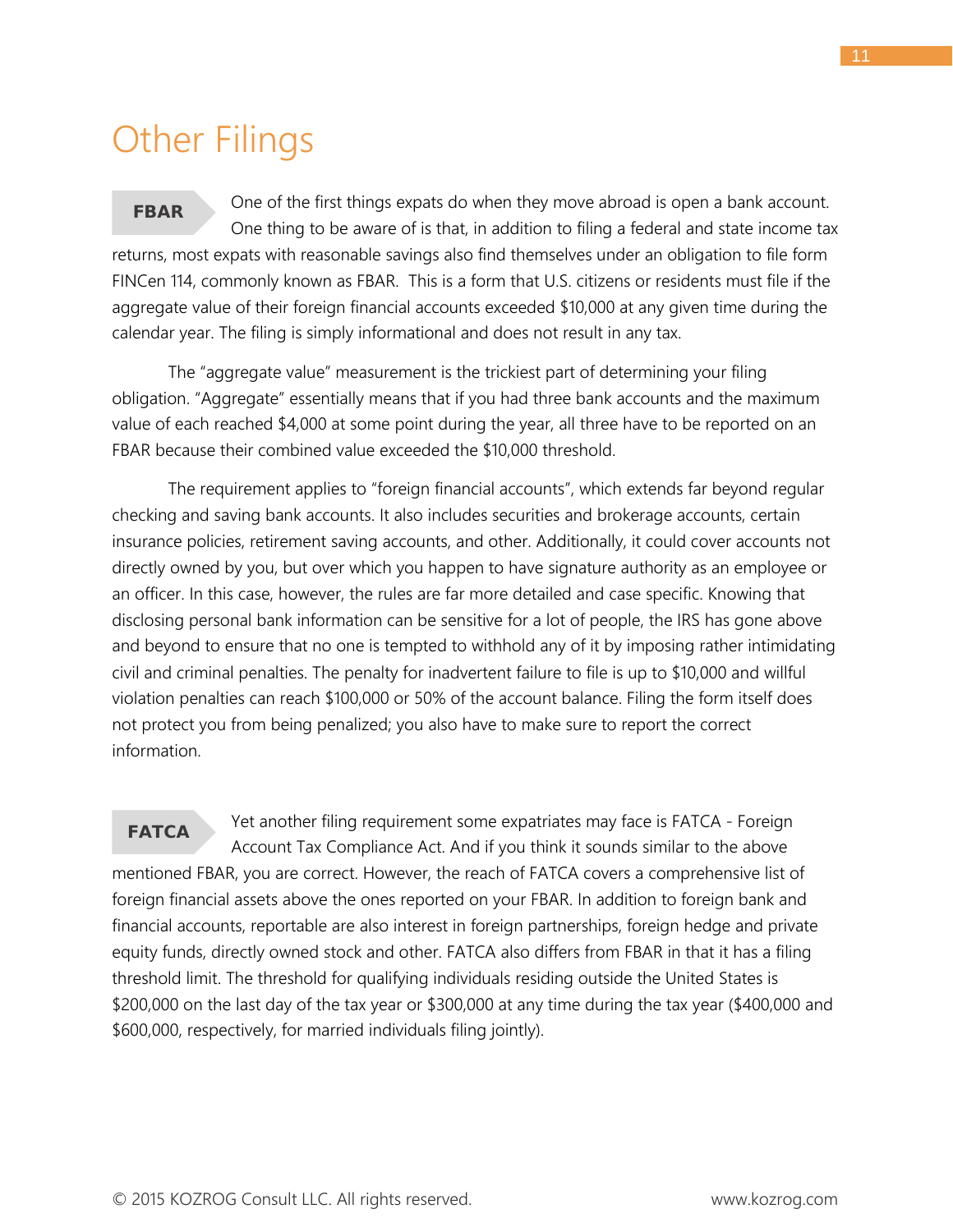### <span id="page-12-0"></span>**Reporting for Investments in Foreign Entities**

Americans who are business owners and investors in foreign

entities enjoy additional filing obligations. Even though, a foreign firm operating overseas does not have to file with the IRS, certain U.S. citizens or residents who have interest in the business are required to file informational returns to disclose specific information about the entities in which they are invested. A return must be filed even if the entity had no activity or income during a given year. Here are some of the forms you may be required to file:

- Form 5471 Applies to U.S. citizens and residents who are officers, directors, or shareholders in certain foreign corporations.
- Form 8865 Applies to U.S. citizens and residents who are partners of certain foreign partnerships.
- Form 8858 Applies to certain U.S. persons that own a foreign disregarded entity directly, indirectly, or constructively.

Despite the fact that these forms are simply informational and don't result in any U.S. tax, the IRS takes the filing requirements very seriously. The penalty for not filing or even filing late is \$10,000.

<span id="page-12-1"></span>Living abroad can sometimes make it easy to forget about the unpleasant things in the U.S., such as the IRS, but don't let that be a reason to fall behind on your taxes! The consequences of being determined non-compliant by the IRS are, frankly, frightening and can go far beyond assessing interest and penalties. If you don't file a tax return for some time, the IRS might file one for you, with the information they have available and usually, without applying any deductions. If you don't pay the assessed tax on time, the IRS has the power to retain your refunds, levy your bank accounts and salary, and place liens on your personal and real property. Filing your tax return timely and accurately can save you a lot of headache later. Also, remember that even if all of your income is eligible to be excluded, the only way to claim the exclusion is by filing a tax return. **Penalties**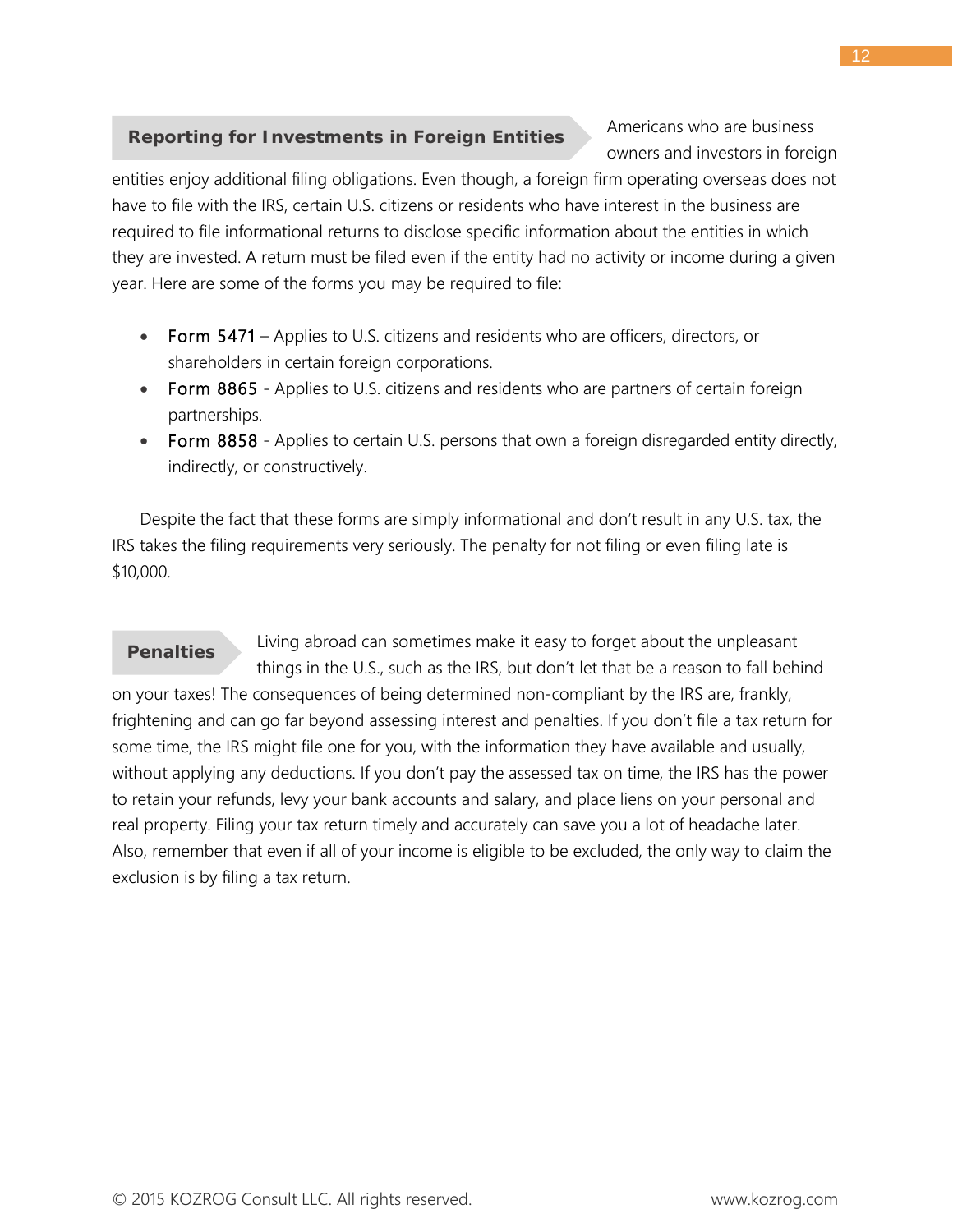# <span id="page-13-0"></span>Filing Deadlines

### *When do I have to file?*

April 15th is the standard due date for filing a tax return. Knowing that expats sometimes may need additional time to figure out their filing, the IRS has allowed for multiple extensions.

### **Extensions for Expats**

- <span id="page-13-1"></span>♦ Automatic 2-Month Extension - Taxpayers who are residing abroad as of April 15th, are granted an automatic extension until June 15th to file a return and pay the tax due (interest will still apply).
- $\triangleq$  Automatic 6-Month Extension Extends the filing of the tax return until October 15<sup>th</sup> upon filing form 4868.
- ♦ Additional 2-month Extension Expats who need extra time can request an additional extension to file their return. The request must be sent by the extended due date.
- ♦ Extension to meet tests (Form 2350) Taxpayers who are expecting to meet either the Physical Presence or Bona Fide Residence test, but have not done so by one of the other extensions deadlines, can request an extension to file a return for up to 30 days after they qualify. The request has to be filed by April  $15<sup>th</sup>$ , or June  $15<sup>th</sup>$  if you already resided abroad.

#### <span id="page-13-2"></span>**Due Dates**

- ♦ April 15 Standard tax return filing and tax payment deadline.
- $\bullet$  June 15 Due date for taxpayers who were living abroad as of April 15<sup>th</sup>.
- ♦ June 30 FBAR filing due date.
- ♦ October 15 Final tax return filing due date for expats who requested 6-month extension.
- ♦ December 15 Final due date to file a return for expats who were granted an additional 2-month extension.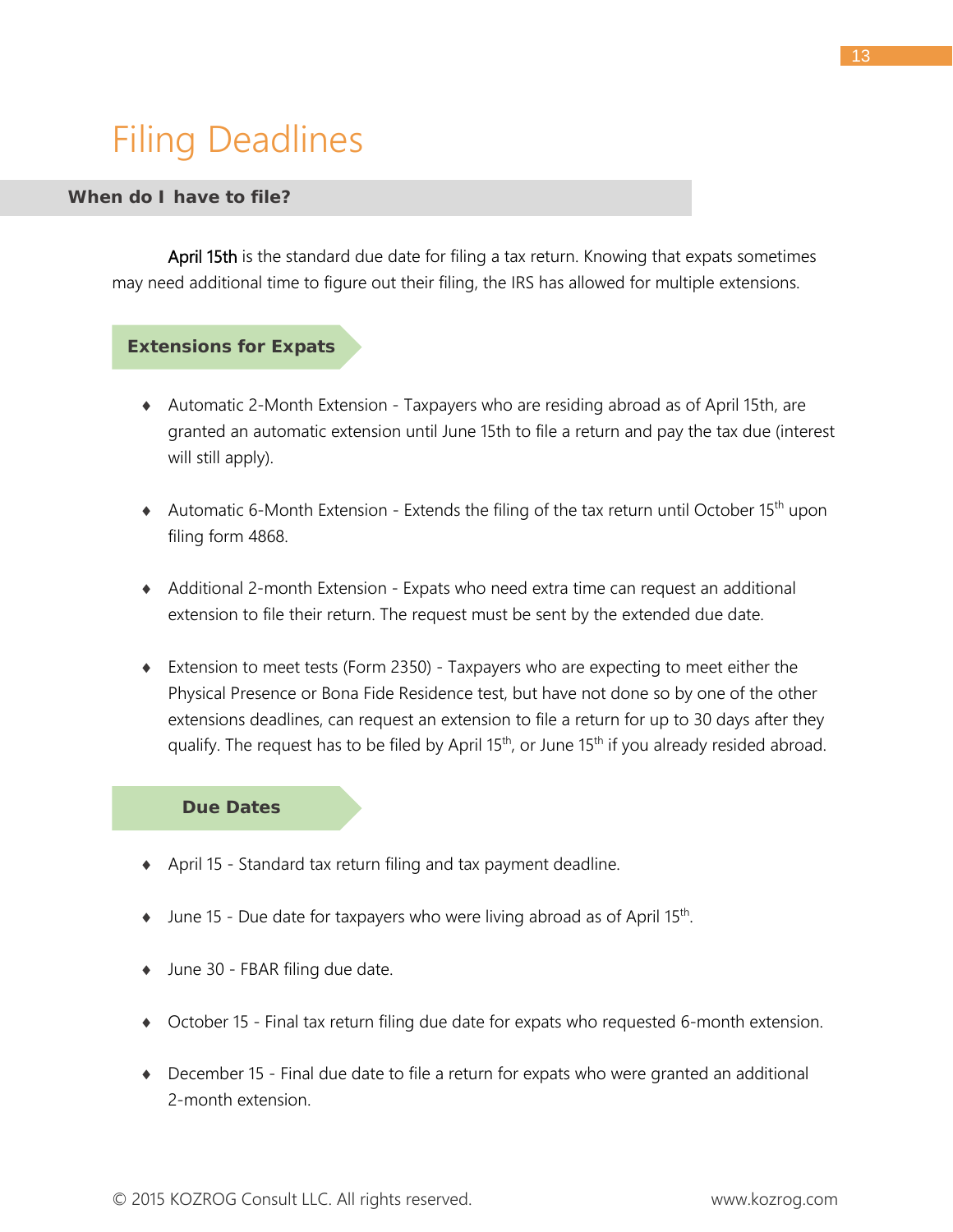## <span id="page-14-0"></span>About KOZROG Tax Services

KOZROG Consult is a U.S. based tax preparation and consulting firm specializing in assisting expatriates with their U.S. tax filings. We offer reliable CPA expertise, transparent flat fees, and customer-focused service. With a convenient and secure process that is entirely online, we are able to serve clients around the globe the same way we would assist them in our office. We are not simply tax preparers, we are tax advisors! In addition to preparing returns we actively seek opportunities for current and future tax savings for our clients.

We know that dealing with taxes can be a stressful task for most people. Here is why, besides providing exceptional quality service, KOZROG is also proud to offer a simple and straightforward process designed to save you time and money. This includes the following:

- ♦ Ease of information sharing by using our online client portal
- ♦ Electronic tax return filing
- ♦ Fixed, transparent pricing

KOZROG Consult offers the following services to expats:

- ♦ Federal income tax return preparation
- ♦ State income tax returns preparation
- ♦ FBAR Compliance
- ♦ FATCA Compliance
- ♦ Forms 8858, 5471, 8865
- ♦ Amended tax return preparation
- ♦ Personal consultations
- ♦ Late filing